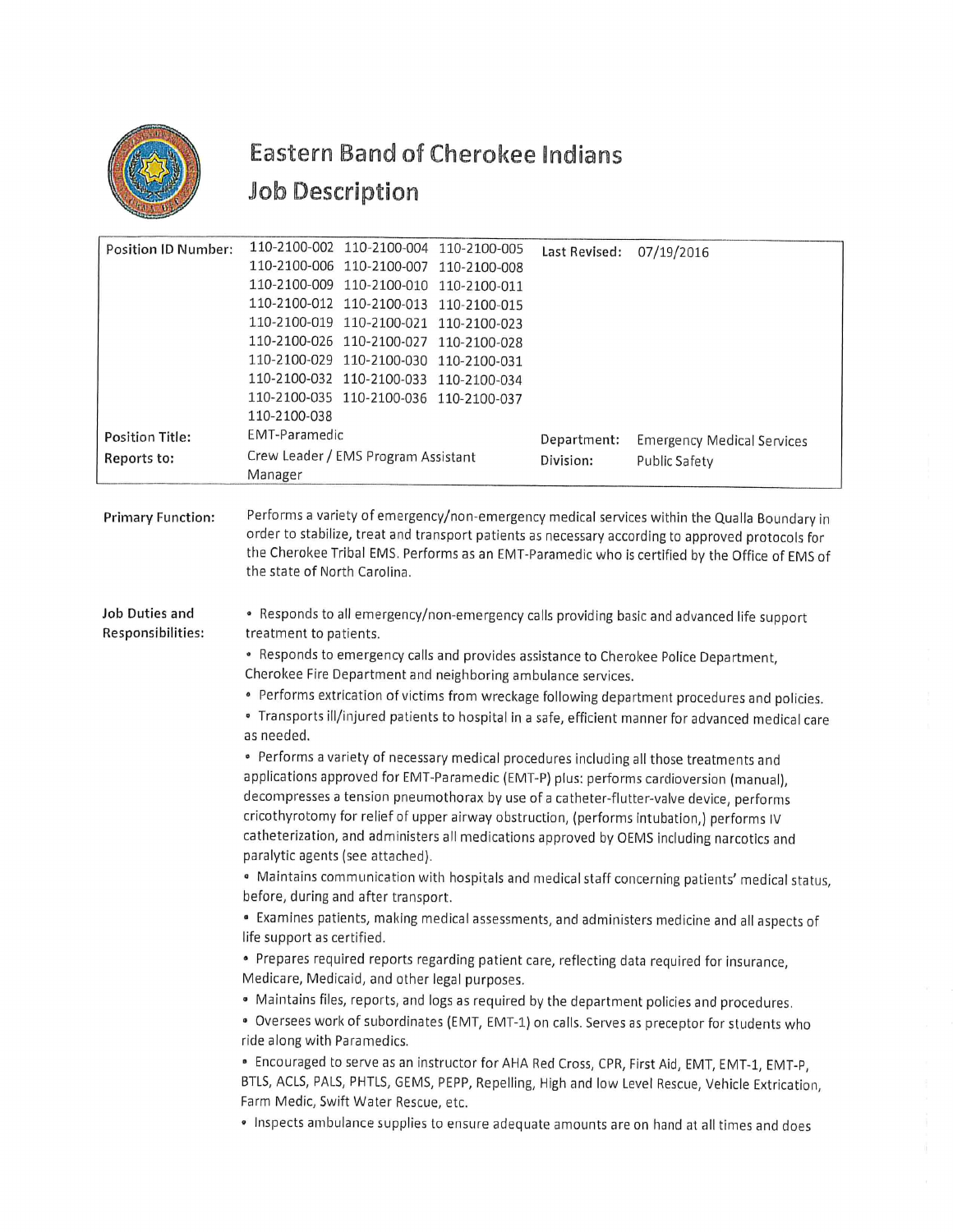|                           | Drug Box inventory.<br>· Inspects and monitors equipment to ensure proper working order at all times, including:<br>cardiac monitors, defibrillators, IV equipment, stretchers, etc.<br>. Assists with the cleaning of the EMS headquarter facilities and vehicles.<br>• Attends in-service/continuing education classes as required by department policies and<br>procedures to maintain certification.<br>• Performs all duties according to established safety guidelines, EMS and Tribal policies.<br>· If available, responds when all units are out on emergency calls, or to an all call for major<br>events or disaster.<br>· When available, provide stand-by services for special events, i.e. sporting events, funerals, etc.<br>· Assist with Health Fairs, Career Day, and community activities.<br>• Perform other duties as assigned.                                                                                                                                                                                                                                                                                                                                                                                                                                                                                                                                                                                                                                                        |
|---------------------------|-------------------------------------------------------------------------------------------------------------------------------------------------------------------------------------------------------------------------------------------------------------------------------------------------------------------------------------------------------------------------------------------------------------------------------------------------------------------------------------------------------------------------------------------------------------------------------------------------------------------------------------------------------------------------------------------------------------------------------------------------------------------------------------------------------------------------------------------------------------------------------------------------------------------------------------------------------------------------------------------------------------------------------------------------------------------------------------------------------------------------------------------------------------------------------------------------------------------------------------------------------------------------------------------------------------------------------------------------------------------------------------------------------------------------------------------------------------------------------------------------------------|
| Education<br>/Experience: | Certification as an EMT-Paramedic from the office of EMS, state of North Carolina is required to<br>have the skills for the job. Additional in-service/continuing education units of 24 hours per year<br>are necessary to maintain certification. An Associate's Degree in EMS would be a plus for this<br>job. Must maintain certification in ACLS, PALS or PEPP, and BTLS or PHTLS. Three to six months is<br>required to become proficient in most phases of the job.                                                                                                                                                                                                                                                                                                                                                                                                                                                                                                                                                                                                                                                                                                                                                                                                                                                                                                                                                                                                                                   |
| Job Knowledge:            | Must have a thorough knowledge of all policies, procedures and guidelines of the Eastern Band<br>of Cherokee Indians' Public Safety Department, and Cherokee Tribal EMS. Must have a<br>knowledge of all protocols approved by the North Carolina Medical Board and the Cherokee<br>Indian Hospital. Must have knowledge of guidelines established for Tribal EMS by OSHA Safety<br>Rules and Regulations, Infection Control, HIPPA and Tribal Personnel policies. Must have<br>knowledge of all medical procedures used by the department for level of certification. Requires<br>the ability to apply principals of logic or scientific thinking to define problems, collect data,<br>establish facts, and draw valid conclusions. Requires the ability to utilize mathematical formulas,<br>multiply, divide, subtract, determine percentages and decimals, determine time, weight, and<br>calculate drug dosages. Requires the ability to differentiate colors and shades of colors. Requires<br>the ability to read and interpret training manuals and documents. Requires the ability to<br>maintain specific records, files, and logs and compile date to generate reports. Requires good<br>written and verbal skills. Must be able to work independently or as a member of a team.<br>Requires a considerable knowledge of the geographical area and operation of a vehicle in<br>adverse weather conditions. Must acquire computer skills and possess a valid North Carolina<br>driver's license. |
| Complexity of<br>Duties:  | Duties are varied and application of treatment will vary depending on the patient's changing<br>condition. Duties can include from applying a band aid to administering drugs to totally paralyze<br>a patient in order to do endotracheal intubation.                                                                                                                                                                                                                                                                                                                                                                                                                                                                                                                                                                                                                                                                                                                                                                                                                                                                                                                                                                                                                                                                                                                                                                                                                                                      |
| Contact with<br>Others:   | Interacts frequently with co-workers, the public, Cherokee Police and Cherokee Fire Department<br>personnel, Cherokee Indian Hospital staff, Cherokee Volunteer Fire Department/First<br>Responders, Park Service personnel and State Highway Patrol Officers. Contacts require strict<br>adherence to rules of conduct, general orders and procedures. A high degree of tact, courtesy<br>and professional decorum are required to maintain good public relations and prevent<br>accusations of legal action against the Cherokee Tribal EMS Program.                                                                                                                                                                                                                                                                                                                                                                                                                                                                                                                                                                                                                                                                                                                                                                                                                                                                                                                                                      |
| Confidential Data:        | Has access to medical information, which is considered confidential. A moderate degree of<br>decorum is required. Must discern which information is required to be a part of public records.<br>Must adhere to the Privacy Act of 1974, HIPAA, and the Tribal Confidentiality Policies.                                                                                                                                                                                                                                                                                                                                                                                                                                                                                                                                                                                                                                                                                                                                                                                                                                                                                                                                                                                                                                                                                                                                                                                                                     |